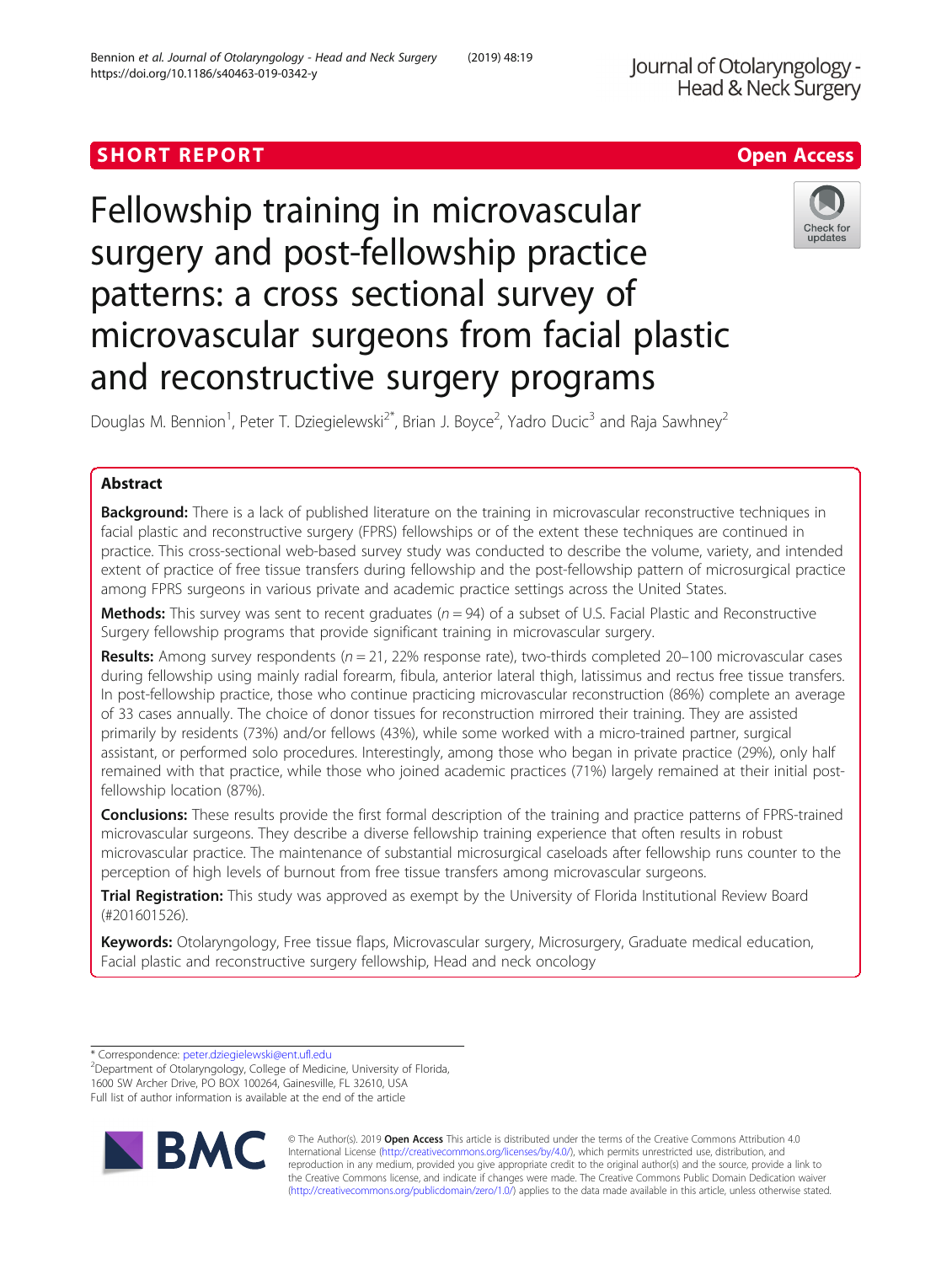# Introduction

Within the field of Otolaryngology – Head and Neck Surgery, several training pathways have developed through which surgeons are trained in microvascular head and neck reconstructive surgery, including free tissue transfer (FTT). Commonly included as part of Head & Neck Oncology fellowships, training in microvascular surgery techniques in certain Facial Plastic and Reconstructive Surgery (FPRS) fellowships has also become well-established over the last several decades [\[1,](#page-5-0) [2\]](#page-5-0). Formal descriptions of such training during FPRS fellowships are lacking, leaving an unclear understanding of which programs offer such training and to what extent. Microvascular surgery is an area of training to which residents have widely variable exposure prior to fellowship [\[3](#page-6-0)], making more difficult the assessment of readiness for microvascular fellowships. After FPRS fellowship, practicing microvascular and reconstructive surgeons pursue a wide variety of surgical techniques, caseloads, and practice models, and no previously published literature exists to describe their patterns of practice, including the continuance of microvascular and reconstructive surgery, which is suggested to carry higher risk of physician burnout [\[4\]](#page-6-0). Given the lack of formal assessments of this information previously, the aims of this descriptive study were to assess the breadth of fellowship training and to describe post-fellowship practice patterns of FPRS-trained microvascular surgeons.

#### Participants and study design

This cross-sectional web-based survey study was conducted among recent graduates of a subset of U.S. Facial Plastic and Reconstructive Surgery fellowship programs that provide significant training in microvascular surgery. Through a process of email and telephone inquiry, nine responding programs were identified as providing training in microvascular surgical techniques. The survey population was composed of recently graduated fellows from these programs.

The survey instrument (see Online-Only Supplement) was designed to include subsets of questions about fellowship training and about post-fellowship practice. The list of potential participants and email addresses were generated using a combination of direct inquiry to program coordinators, information available on program websites, and use of publicly available contact information. Invitations to voluntarily participate were sent electronically using a Qualtrics web-based survey tool to 94 surgeons for whom email addresses were available and who had completed fellowship training after 1996. An additional 23 graduates did not have email addresses that were made available. Follow-up survey email invitations were sent at 4 weeks and 6 weeks with a total of 21 responses (22% response rate). It was not possible to confirm receipt of the survey among non-responders given the substantial potential for outdated addresses or unattended email inboxes. Data from all respondents were included and there were no partial completions. Descriptive statistical analyses were performed using Microsoft Excel.

# Results

# FPRS fellowship training in microvascular surgical techniques

We received 21 voluntary responses from FPRS-trained microvascular surgeons who completed fellowships between 1996 and 2014 (median year, 2011). In response to questions about their experience during fellowship, two-thirds of survey respondents reported completing 20–100 microvascular cases during fellowship, with 1 in 4 completing more than 100 cases (Fig. [1](#page-2-0)a). In performing FTT procedures, every respondent was trained to perform radial forearm free flaps (100%), and the large majority were also trained in fibula (95%), anterior lateral thigh  $(67%)$ , latissimus  $(67%)$ , and rectus FTTs  $(57%$ , Fig. [1](#page-2-0)b). When asked about their intentions for post-fellowship performance of microvascular surgical cases, 14% did not plan to do so, citing lifestyle concerns, lack of interest, and plans to join partners who already performed FTTs, while 2 of 3 planned to pursue microvascular surgery for 10+ years (Fig. [1](#page-2-0)c). They intended to devote, on average, a little less than half of their time performing an average of 38 cases per year, though this varied widely (Fig. [1d](#page-2-0)&e).

# Post-fellowship practice patterns

In post-fellowship practice, those who continued practicing microvascular reconstruction (86%) reported completing an average of 33 cases annually (Fig. [2a](#page-3-0)). Interestingly, surgeons in practice diverged into two groups: those performing less than 40 cases per year (68%) and those performing more than 60 cases per year (32%), with no respondents completing between 40 and 60 per year. The choice of donor tissues for reconstruction mirrored their training (e.g. radial forearm, fibula, anterior lateral thigh, Fig. [2b](#page-3-0)). In looking back on the previous five years, three out of four respondents had experienced an increase in the number of FTTs they performed, with half also reporting an increased variety in their free flap cases (Fig. [2](#page-3-0)c&d). Nearly two-thirds planned to maintain their current caseload, with one in four reporting plans to increase caseloads over the next five years (Fig. [2](#page-3-0)e). The other 10% planned to decrease the number of microvascular cases in favor of increasing cases involving Moh's reconstruction, facial paralysis, and cosmetics.

FTTs in practice were mainly indicated for the treatment of head and neck cancers and osteoradionecrosis (88% of cases, Fig. [3a](#page-4-0)). When choosing donor tissue for transfer, surgeons reported choosing at nearly equal frequencies from fibula (29.5%), anterior lateral thigh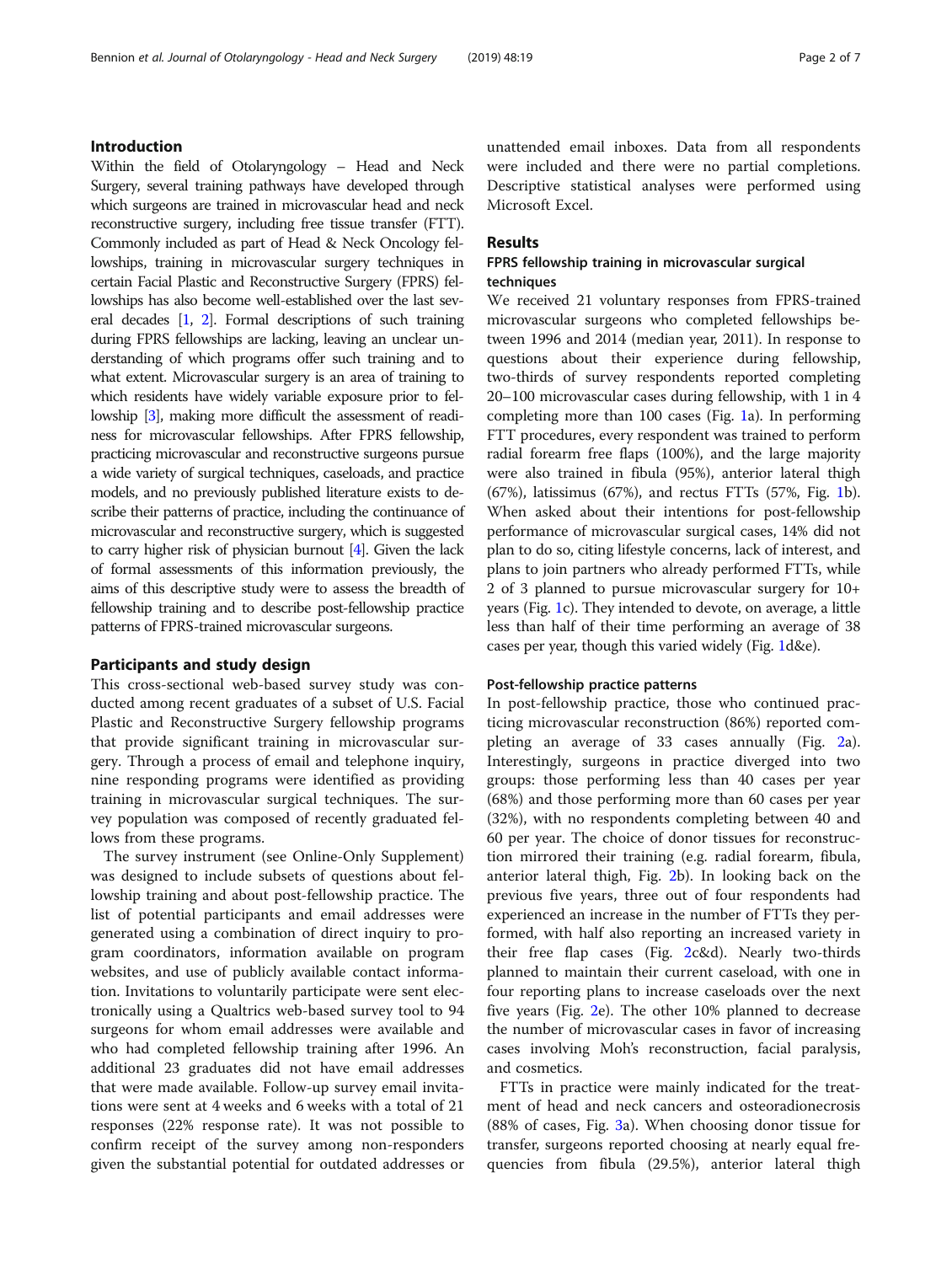<span id="page-2-0"></span>

(29.2%), and radial forearm (28.6%, Fig. [3b](#page-4-0)). In performing locoregional construction, they turned to pectoralis, temporalis, and submental flaps, among others (Fig. [3c](#page-4-0)). The most commonly selected donor tissue when there was a need for free flap reconstruction of bone was fibula, for bulky tissue was anterior lateral thigh, and for thin tissue was radial forearm (Fig. [3d](#page-4-0)-f).

In performing these procedures, respondents were most often assisted by a resident (73%) and/or fellow (43%), while some worked with a micro-trained partner, surgical assistant, or performed solo procedures (Fig. [4](#page-5-0)a). Greater than two-thirds of respondents reported having either one or two partners who also perform microvascular surgery (Fig. [4b](#page-5-0)). Interestingly, among those who began in private practice (29%) out of fellowship, half had experienced a subsequent move to a different practice, while those who joined academic practices (71%) largely remained at their initial post-fellowship location (87%, Fig. [4c](#page-5-0)&d).

# **Discussion**

# Summary of main results

These results of this descriptive survey study detail the training and practice patterns of a subset of facial

plastics-trained microvascular surgeons. Respondents reported the attainment of broad training in the use of vascularized flaps, with focus a on radial forearm, fibula, and anterior lateral thigh, techniques that they continued to apply regularly in practice. Importantly, microvascular surgical practice is well-maintained among the subset of facial plastic and reconstructive surgeons surveyed, with 86% continuing to perform FTTs beyond fellowship. Most of these surgeons (71%) join and stay in academic practice, working with multiple partners, residents, fellows, and other assistants.

# Study limitations and potential biases

This cross-sectional study has several important limitations. The number of responses provides limited power to identify correlations between aspects of an individual's fellowship training and their future practice patterns, though the overall the conclusion that microvascular training (Fig. 1a&b) translates consistently into microvascular practice (Fig. [2](#page-3-0)a&b) is well-supported. The inability to accurately identify the receipt status of the electronic invitation to participate among members of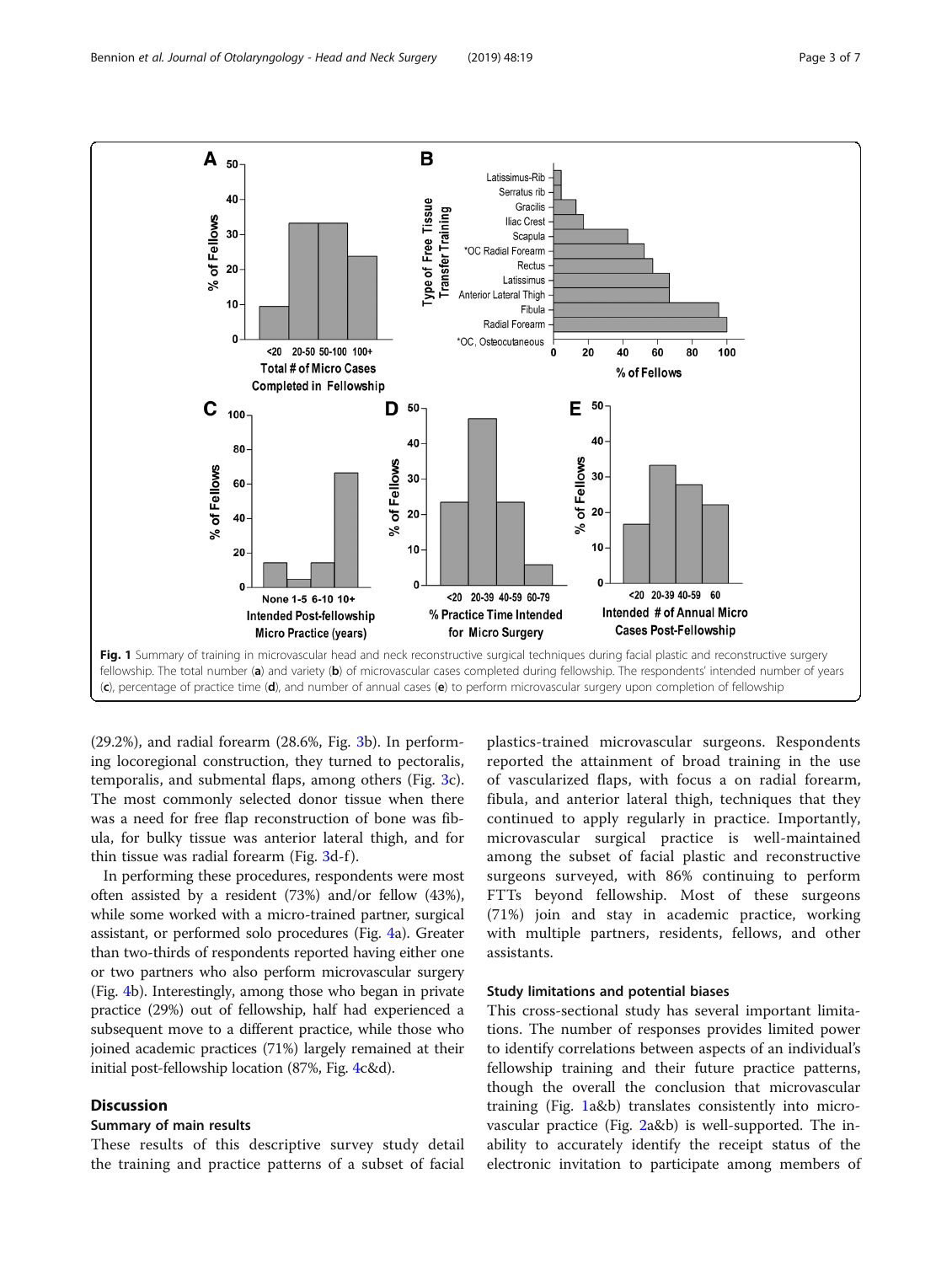20 ని 10

Scapula

Gracilis

Fibula

 $\mathbf{0}$ 

50

% Currently Using

Lattisimus

\*OC Radial Forearm

Anterior Lateral Thigh

\*OC = osteocutaneous

Radial Forearm

the study population (see Methods) complicates the response rate calculation, and likely means that the response rate was higher than reported. Further, practice demographics from our sample compare favorably with those from a larger published study among microvascular and reconstructive free-flap head and neck surgeons, demonstrating very similar numbers of free-flap procedures performed annually, years in practice, and proportion in academic versus private practice [\[5](#page-6-0)]. However, these considerations do not eliminate the potential for non-response bias in our study. We also cannot account for the potential of recall bias given respondents' self-reporting about activities that were, in some cases, years prior. It is also important to note that the relatively recent completion of fellowship training (median year of 2011) among respondents provides a limited picture of the longitudinal career paths for microvascular facial

future caseload (e) as a percentage of respondents

plastic surgeons, and future study of this group should

seek to incorporate responses from more tenured practitioners.

# Implications for clinical practice and research

Decrease Same Increase

**Planned Future Caseload** 

Certain notable aspects of microvascular surgery in practice may contribute to physician burnout, as reported in a 2010 cross-sectional study of burnout among microvascular surgeons [\[5](#page-6-0)]. Respondents in that study, who were largely derived from academic practices, identified having too little time to do research, too little administrative time, and low levels of control over professional life as leading stressors. Among our cohort, who also largely joined academic practices where they tended to remain (Fig. [4c](#page-5-0)&d), respondents who indicated that they planned to eliminate or decrease microvascular cases from their practice gave the following reasons: "too labor intensive to do for a long period of time; planning to branch out to other fields of plastic surgery to

<span id="page-3-0"></span>

Fig. 2 Summary of post-fellowship microvascular surgery practice patterns. The number (a) and variety (b) of microvascular cases completed annually in practice. The previous five year trend in number  $(c)$  and variety  $(d)$  of microvascular cases performed, and the anticipated change in

100

Е

of Respondents

ಸಿ

100

80

60

40

20

 $\Omega$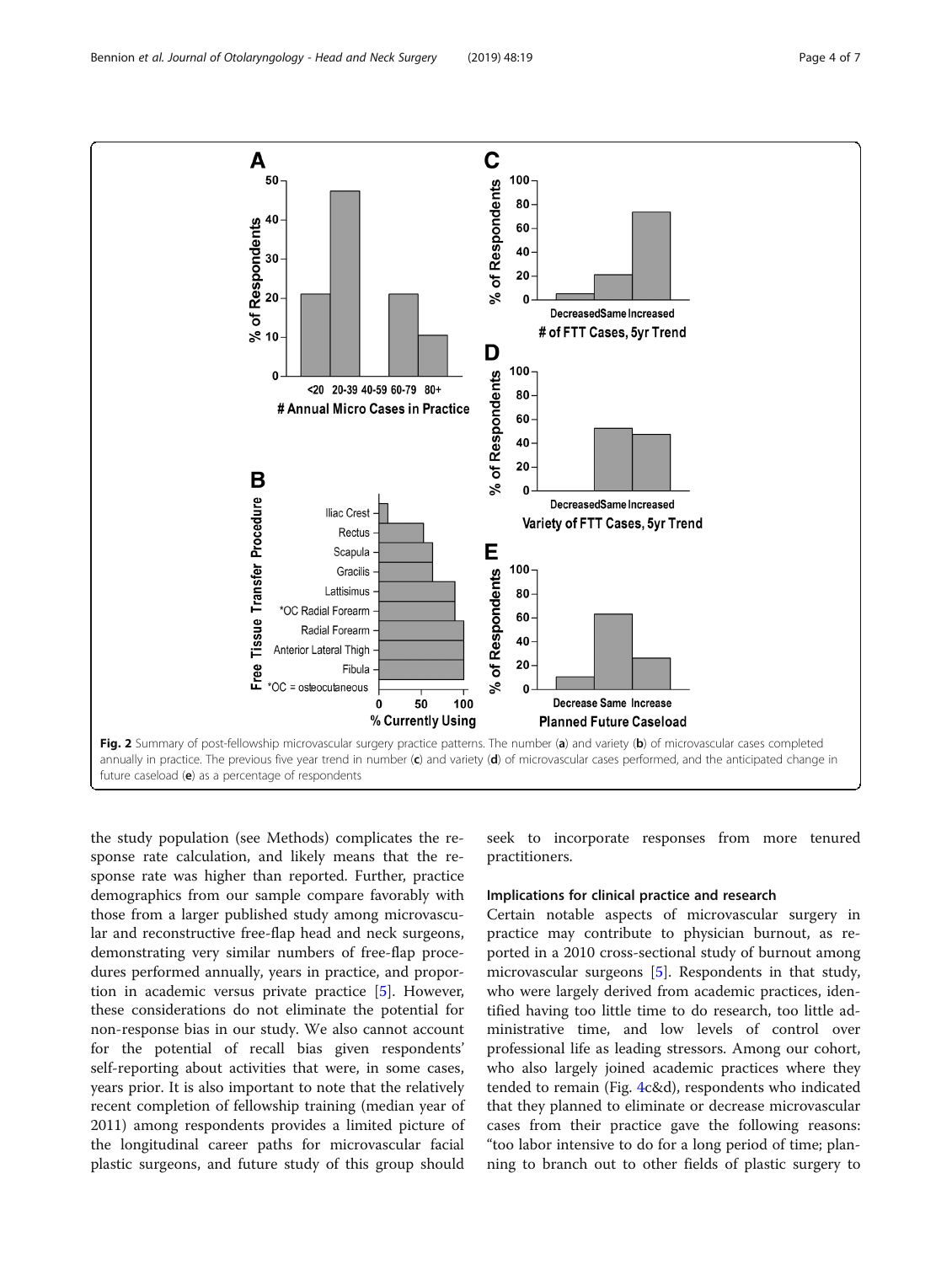<span id="page-4-0"></span>

lessen the burden physically/mentally/emotionally; free flap cases can contribute to burn out when done at my current volume of around 60 free flaps/yr." Another wrote that they were disinclined due to "lifestyle concerns, sick patient population, urgent add on cases requiring rearrangement of schedule, cases extending into the evening/night, being on call all the time as the sole microvascular surgeon." Importantly, 86% of our respondents continue to carry substantial microvascular caseloads, with 90% planning to maintain or increase this load over the next five years (Fig. [2e](#page-3-0)). This is in keeping with results from a 2007 study that found that 71.6% of U.S. academic microvascular surgeons

continued to performed free-flap procedures [[6\]](#page-6-0). Overall, these findings are in support of the suggestion that the perception of high levels of burnout among microvascular free flap surgeons in general may be overstated [\[5](#page-6-0)], perhaps especially among those who are FPRS-trained. The toll over the long run is not fully captured in our study population, however. Additional study and longer-term follow-up is needed to characterize what effect these concerns may have on the longevity of these surgeons in performing FTTs.

The results from this descriptive study have the potential to inform the decisions of trainees considering subspecialty training at FPRS fellowship programs that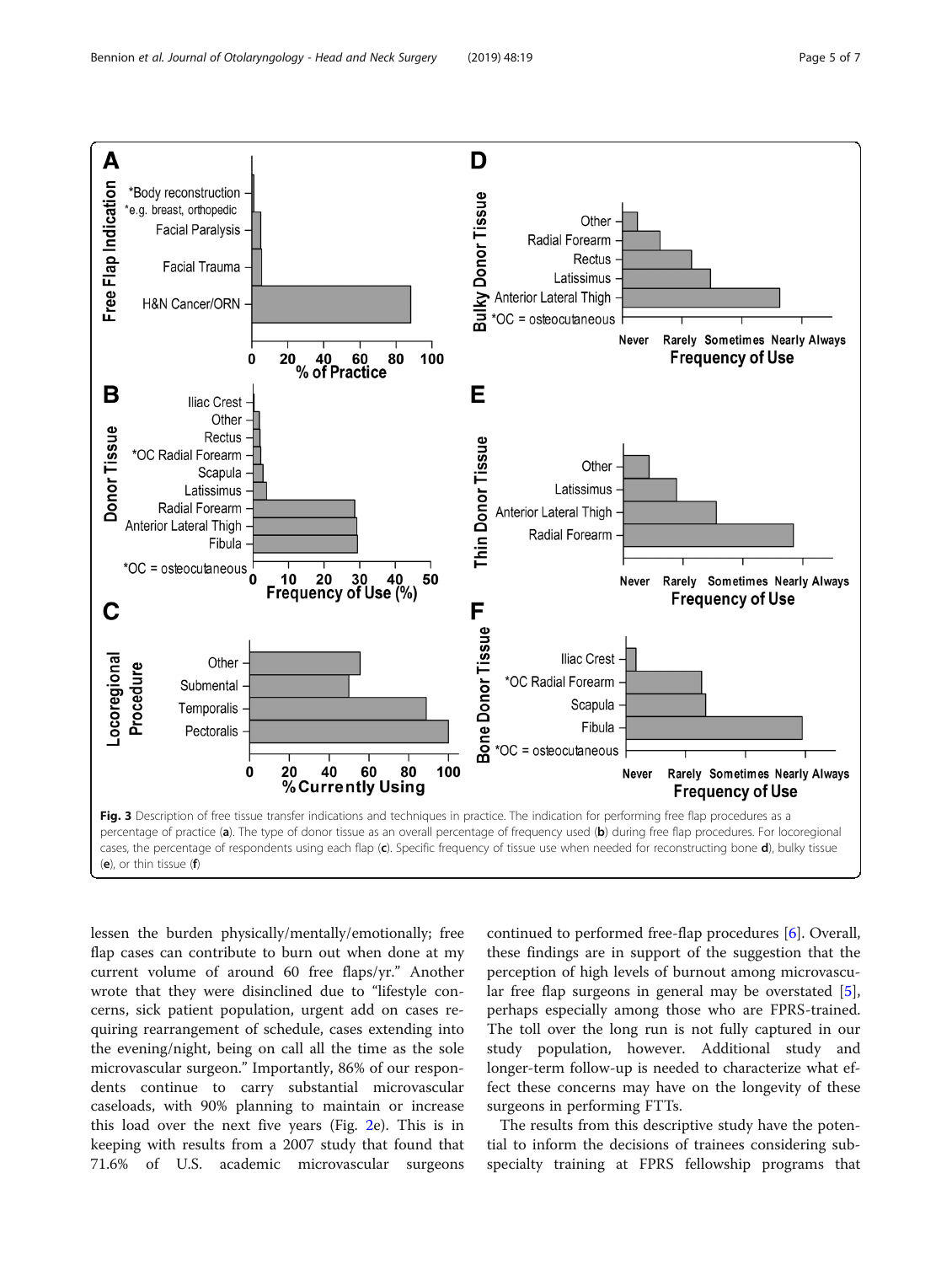<span id="page-5-0"></span>

percentage of respondents. The percentage of respondents who joined an academic versus private practice out of fellowship (c) and whether they remained with their initial practice (d) after joining an academic (grey bars) or private (white bars) practice

perform microvascular surgery, especially in light of their variable levels of microvascular exposure during residency [\[3\]](#page-6-0). They may also be of interest to those overseeing their fellowship training in guiding decisions about the volume and variety of procedures fellows may expect. For those currently in practice, this report provides a benchmark for comparison in the evolving field of otolaryngologic reconstructive microvascular surgery.

#### Abbreviations

FPRS: Facial plastic and reconstructive surgery; FTT: Free tissue transfer

#### Acknowledgements

Not applicable.

#### Funding

No funding was used in the completion of this work.

# Availability of data and materials

The data collected and analysed during the current study are available from the corresponding author on reasonable request.

#### Authors' contributions

All authors made substantial contributions to the conception or design of the work. DMB conducted the data acquisition & analysis, and DMB, PTD, and RS participating in the interpretation of the data, and in drafting or critically revising the work. All authors have approved the final version of the manuscript to be published.

#### Ethics approval and consent to participate

This study was approved as exempt by the University of Florida Institutional Review Board (#201601526).

#### Consent for publication

Not applicable.

#### Competing interests

The authors declare that they have no competing interests.

# Publisher's Note

Springer Nature remains neutral with regard to jurisdictional claims in published maps and institutional affiliations.

### Author details

<sup>1</sup>Department of Otolaryngology, University of Iowa Hospitals and Clinics lowa City, IA, USA. <sup>2</sup>Department of Otolaryngology, College of Medicine University of Florida, 1600 SW Archer Drive, PO BOX 100264, Gainesville, FL 32610, USA. <sup>3</sup>Otolaryngology and Facial Plastic Surgery Associates, Fort Worth, TX, USA.

#### Received: 20 September 2018 Accepted: 25 April 2019 Published online: 09 May 2019

#### References

- 1. Hadlock T, Varvares M. Microvascular and microneural surgery new horizons in facial plastic and reconstructive surgery. Facial Plast Surg Clin North Am. 2002;10:167–74.
- 2. Chuang J, Barnes C, Wong BJF. Overview of facial plastic surgery and current developments. Surg J (N Y). 2016;2:e17–28.